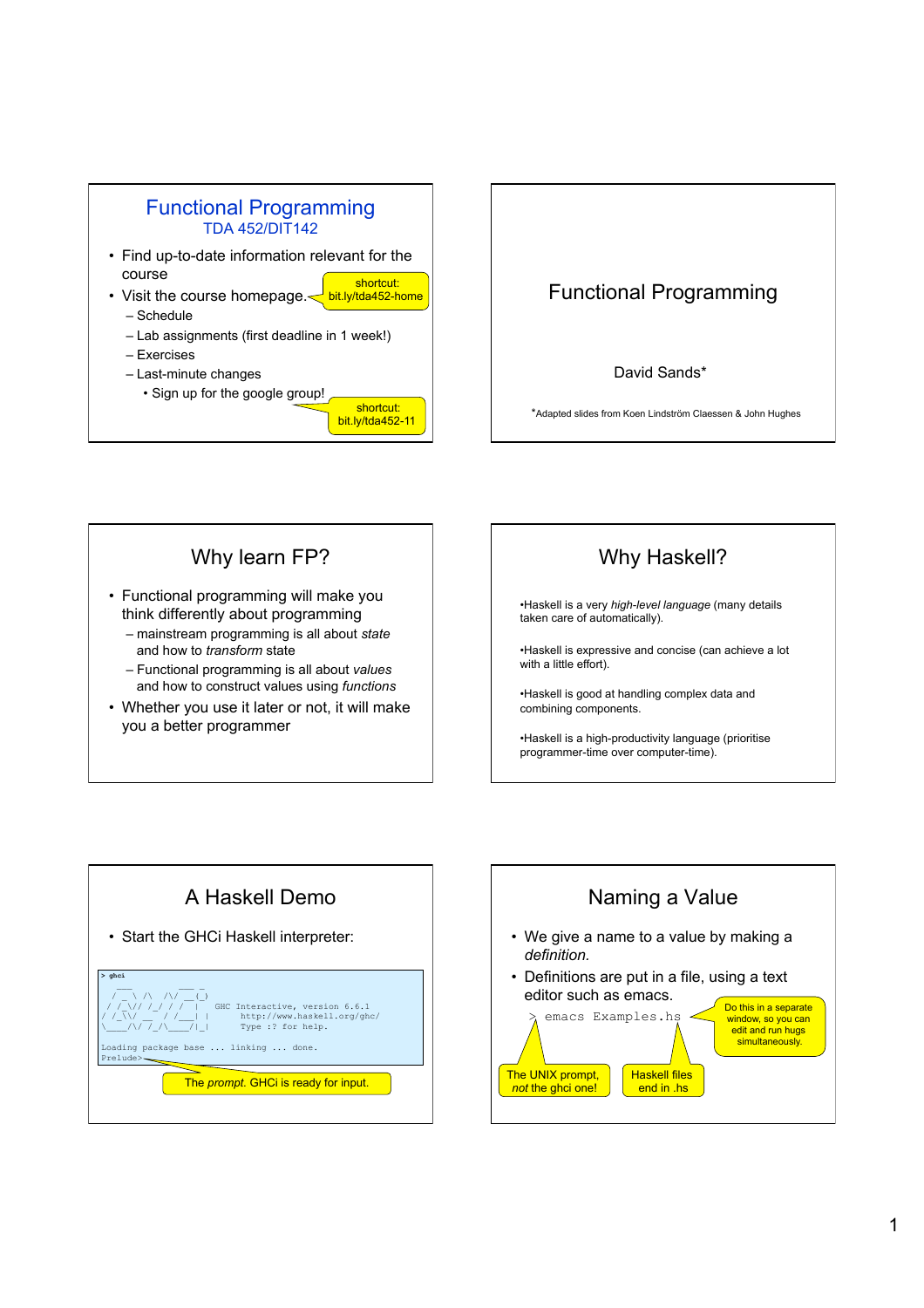









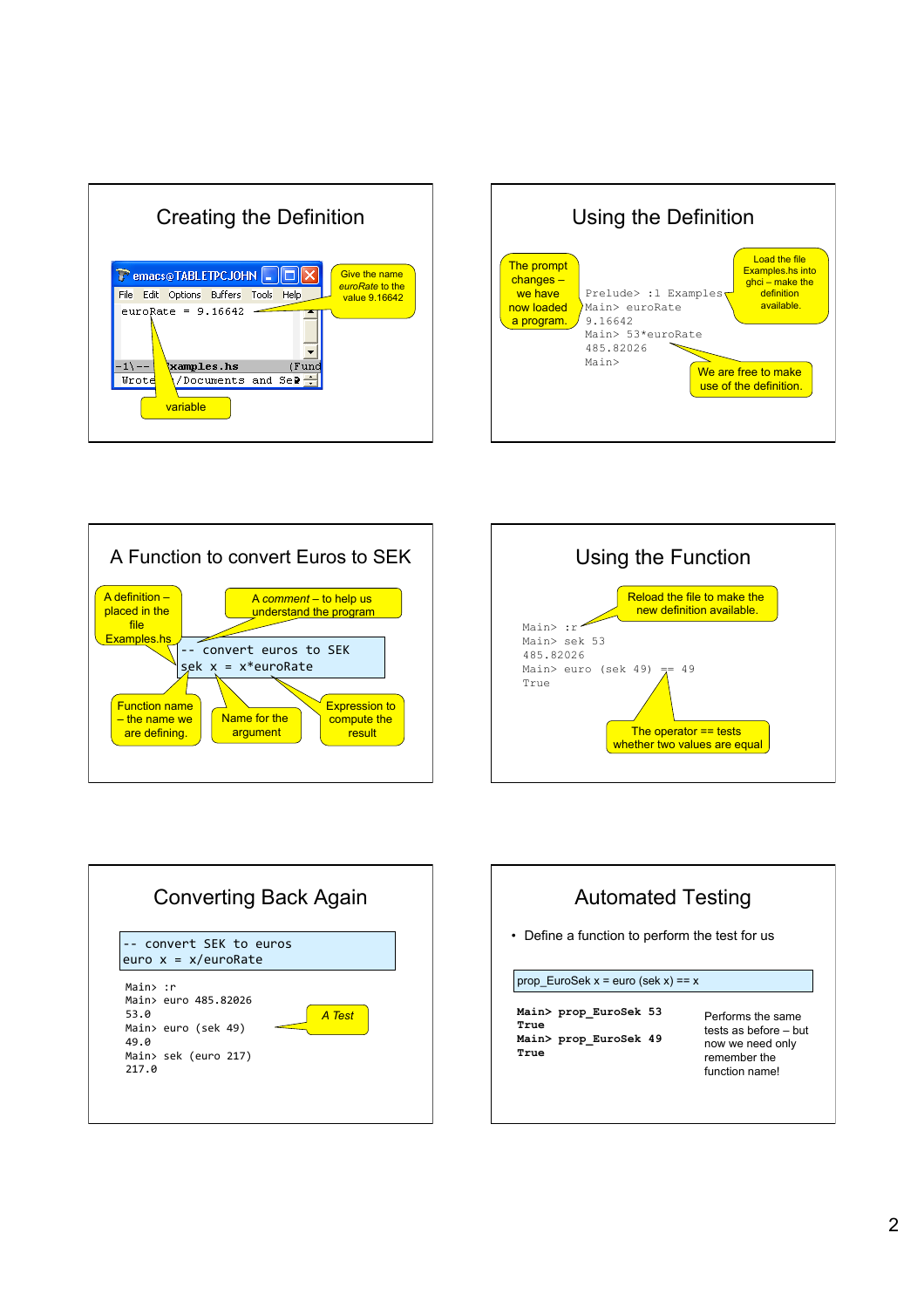







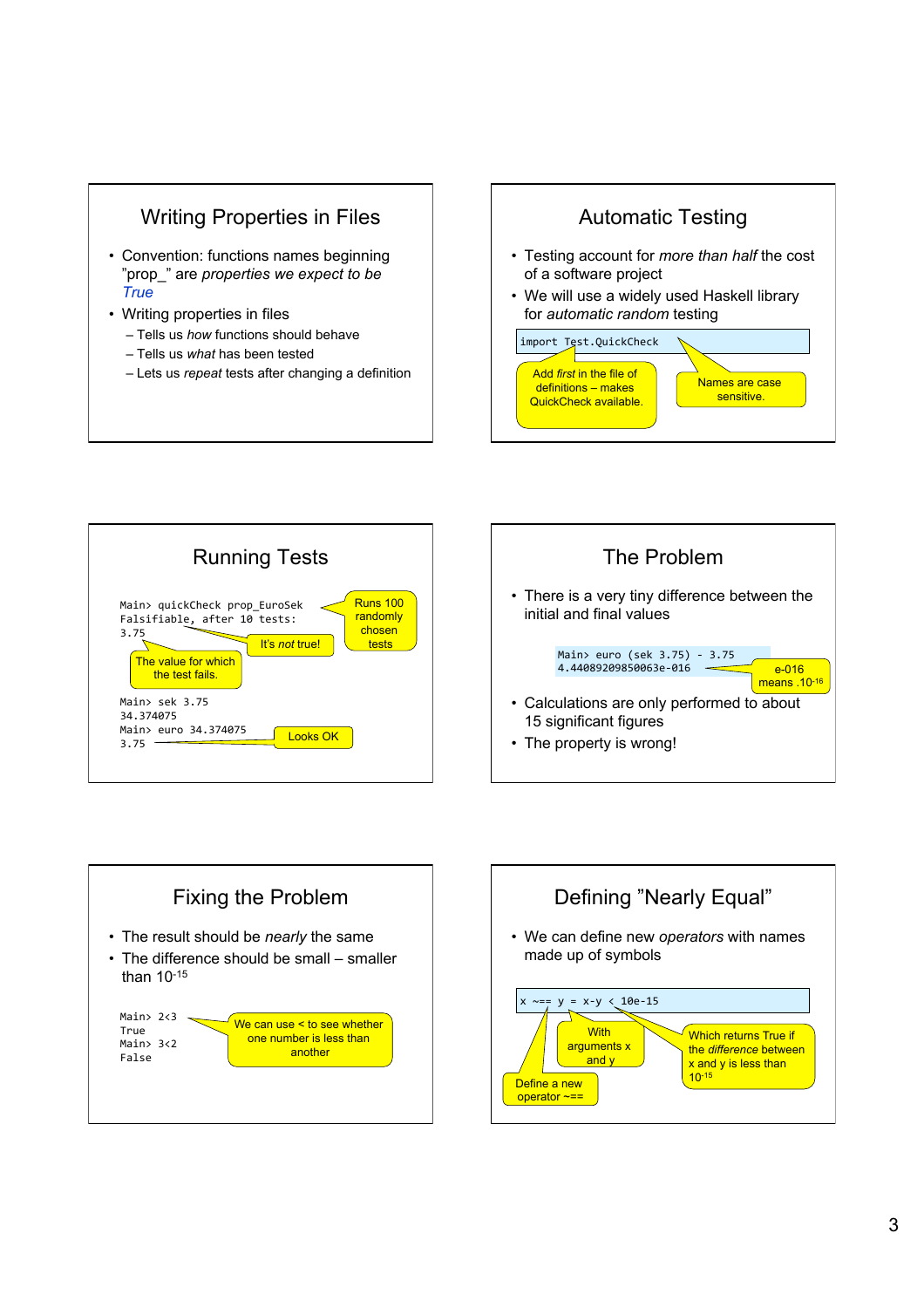









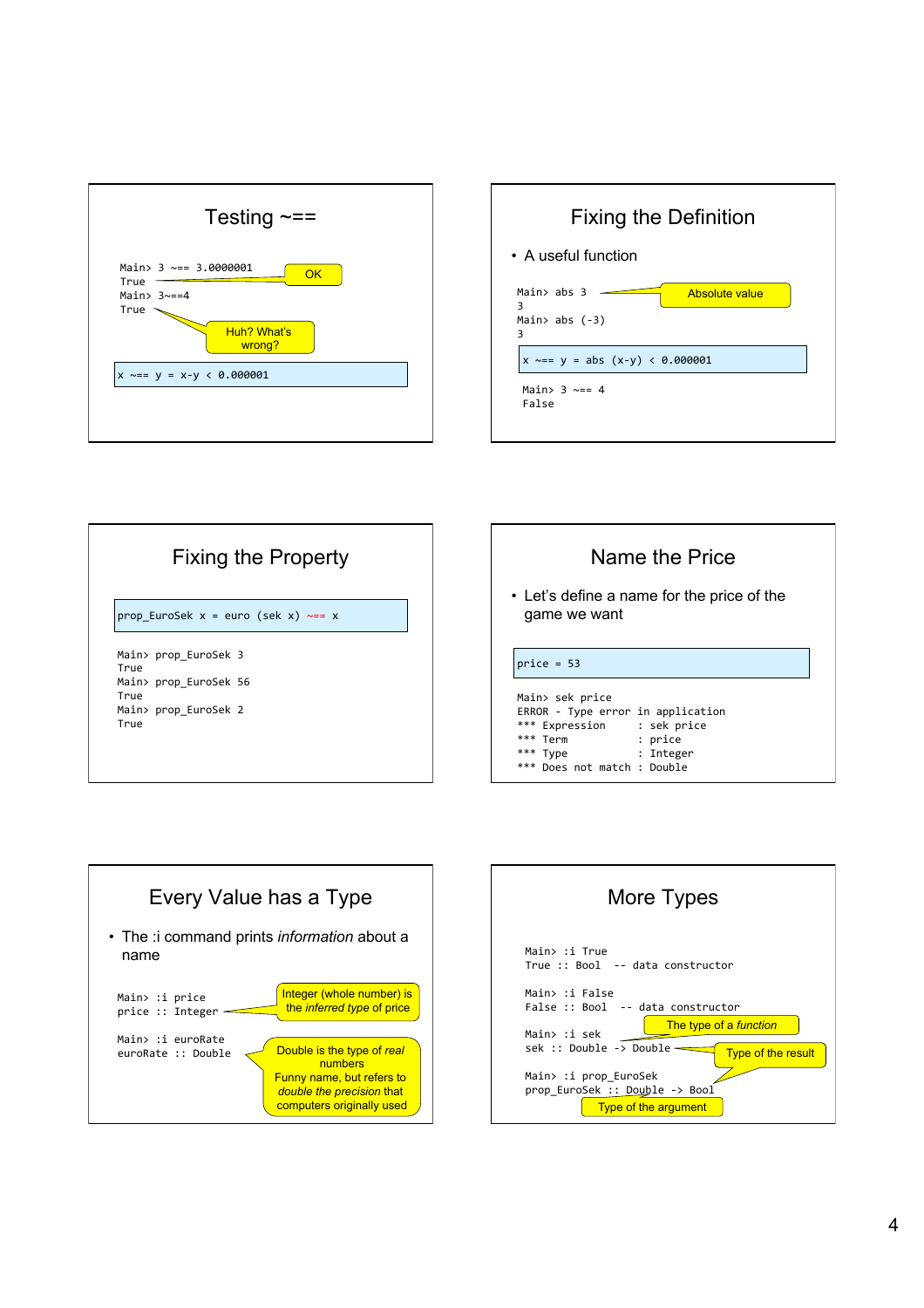









## Always Specify Type Signatures!

- They help the reader (and *you*) understand the program
- The type checker can find your errors more easily, by checking that definitions have the types you say
- Type error messages will be easier to understand
- Sometimes they are necessary (as for price)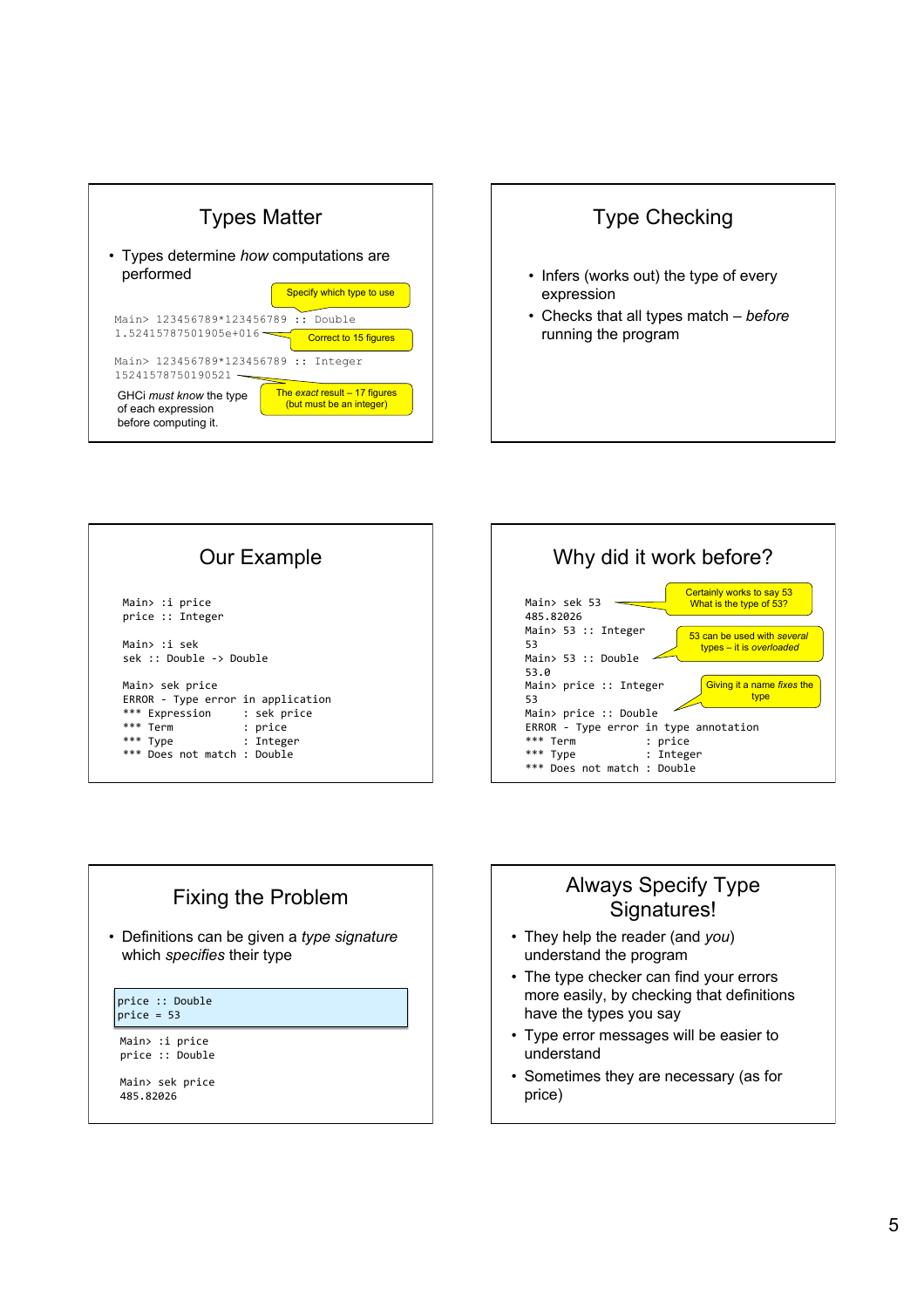